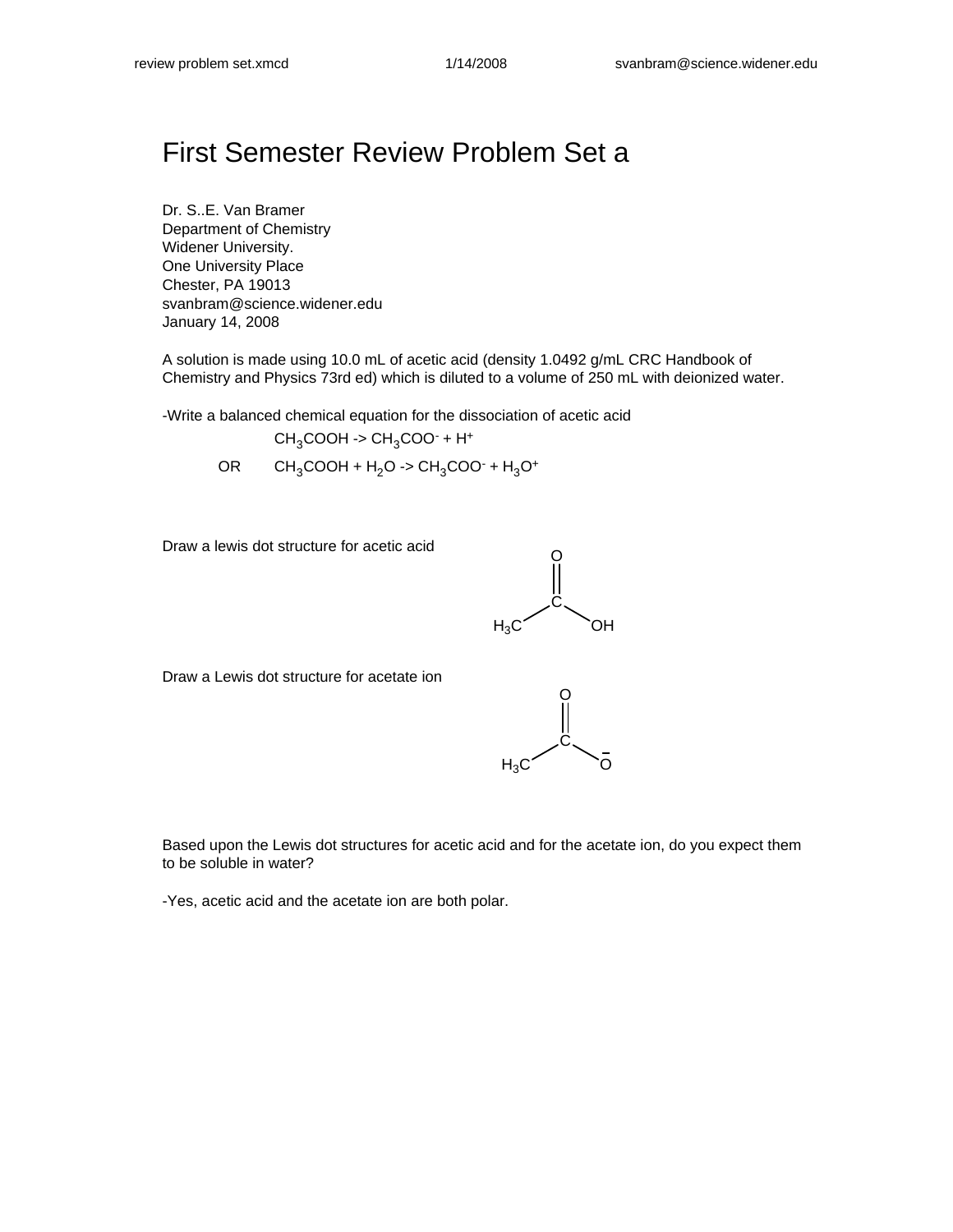Determine the concentration of the acetic acid solution Determine the concentration of the acetate ion in solution Determine the concentration of H+ ion in solution

V<sub>acetic\_acid</sub> := 10.0·mL  
\ndensity<sub>acetic\_acid</sub> := 1.0492·
$$
\frac{gm}{mL}
$$
  
\nmass<sub>acetic\_acid</sub> := density<sub>acetic\_acid</sub>·V<sub>acetic\_acid</sub>  
\nmass<sub>acetic\_acid</sub> = 10.492 gm  
\nMW<sub>acetic\_acid</sub> := (12.011·2 + 1.00794·4 + 15.9994·2)· $\frac{gm}{mole}$   
\nmole<sub>acetic\_acid</sub> :=  $\frac{\text{massacetic_acid}}{\text{MWacetic_acid}}$   
\nmole<sub>acetic\_acid</sub> = 0.175 mol  
\nV<sub>solution</sub> := 250·mL V<sub>solution</sub> = 0.25 L

C<sub>acetic</sub>\_acid mole<sub>acetic\_acid</sub> V<sub>solution</sub>  $:= \frac{1}{\sqrt{2\pi}}$  M

mole L :=

 $C_{\text{acetic\_acid}} = 0.699 \text{ M}$ 

Assuming that the reaction goes to completion, the concentration of acetate ion and the concentration of H+ ion should be the same as the acetic acid concentration.

The pH of this solution is measured using a pH meter. This experiment determines that the concentration of H+ ion in the solution is 0.0035 M. Compare this experimental result with the expected concentration.

This means that the reaction must not go to completion.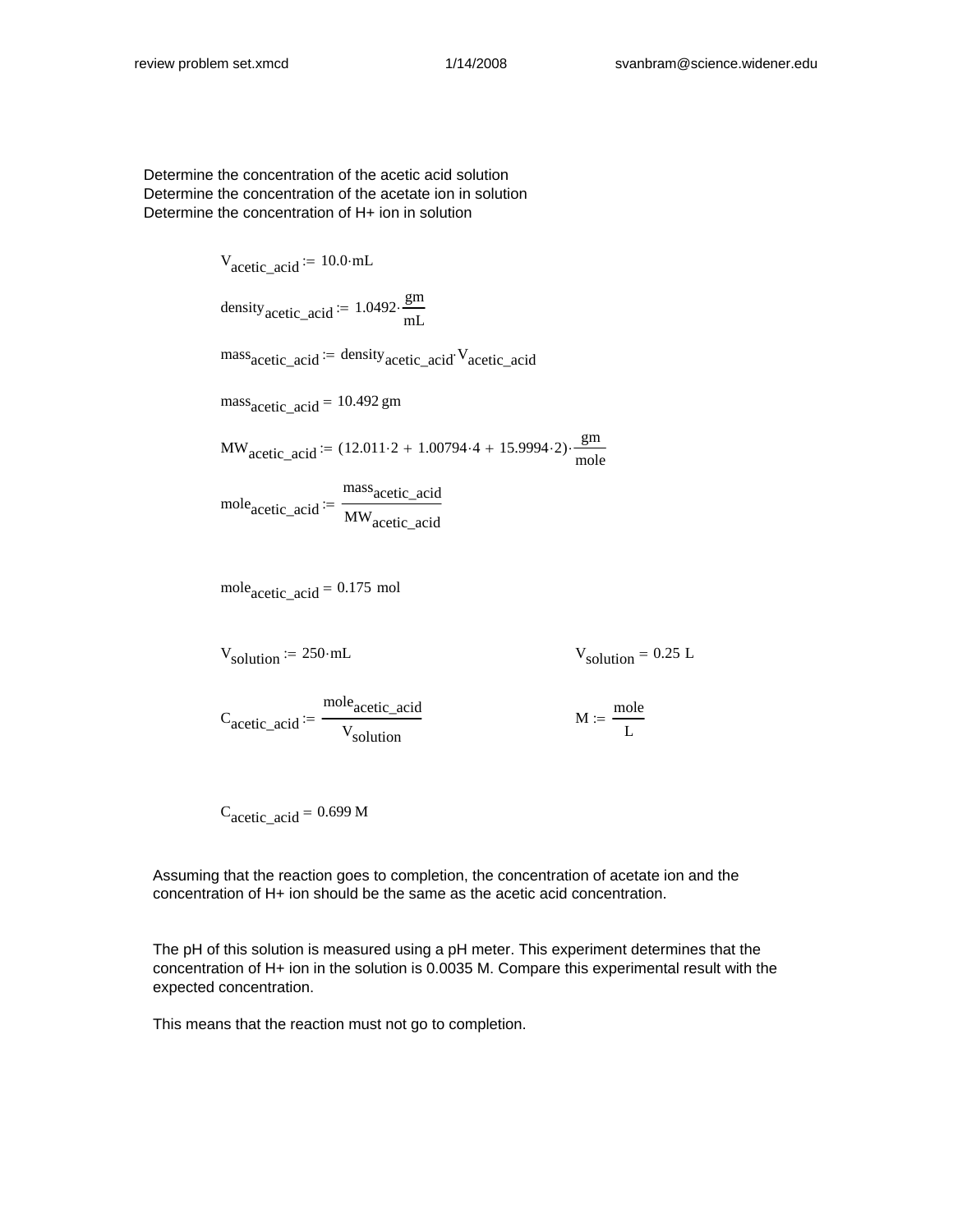This acetic acid solution is titrated with an unknown sodium hydroxide solution. 21.36 mL of the acetic acid is required to reach the endpoint for the titration of 50.00 mL of sodium hydroxide. Determine the concentration of the original sodium hydroxide solution.

At the endpoint to a titration, the reaction goes to completion with no limiting reagent. So the moles of acetic acid should equal the moles of sodium hydroxide.

> $V_{\text{acid}}$  := 21.36 mL  $mole_{acid} := V_{acid} \cdot C_{acetic\_acid}$  $mole<sub>acid</sub> = 0.015$  mol  $mole<sub>base</sub> := mole<sub>acid</sub>$

 $V_{base}$  := 50.0 mL  $V_{base}$  = 0.05 L

 $\rm{C_{NaOH}}$ mole<sub>base</sub> Vbase :=

 $C<sub>NaOH</sub> = 0.299 M$